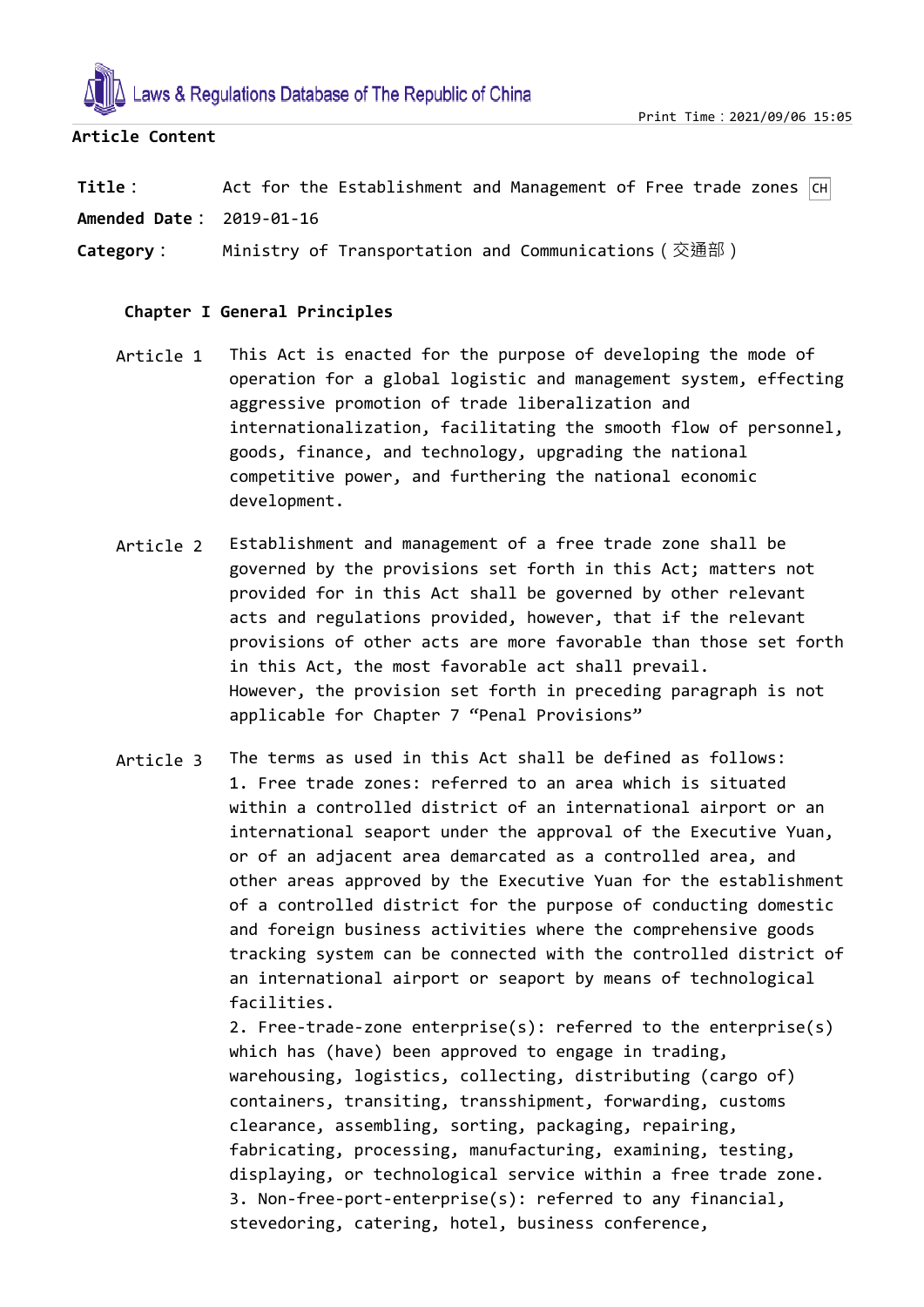transshipment, and other enterprises which are not a free-tradezone enterprise as defined in the preceding Subparagraph 2, but has been approved to operate within a free trade zone. 4. Business personnel: referred to the persons who need to enter a free trade zone for the purpose of making business coordination or transacting business-related affairs. 5. Adjacent: referred to any of the following circumstances: (1) A piece of land whose joining width with the land of a controlled district in an international airport or an international seaport is 30 meters or more; (2) A piece of land being separated from a controlled district in an international airport or an international seaport by a road or a water-way in between, but still suitable for the formation of a controlled area; or (3) A piece of land which may be connected with a controlled district in an international airport or an international seaport by a dedicated road having a length of less than one kilo-meter. 6. International seaports: referred to an international commercial port or an industrial specialized port approved for transportation of ROC and foreign ships.

- Article 4 The competent authority of the Act is Ministry of Transportation and Communications.
- Article 5 In order to centralize the operation and management of a free trade zone and to provide various services as required within the free trade zones, the competent authority shall select and recommend an appropriate government agency to the Executive Yuan for its approval of appointing the said candidate agency to act as the management authority of such a free trade zone. In case the government agency selected by the competent authority concerned under the preceding paragraph is not a subordinate agency of that central government authority, consent shall be obtained from that government agency so selected and its superior agency.

### **Chapter II Demarcation, Establishment and Management of a Free trade zone**

Article 6 The management authority (agency) of an international airport or an international seaport may draw up the planning report of development feasibility of a free trade zone and an operation proposal in respect of a particular piece of land under its control and apply with the competent authority, which shall in turn, after having consulted with the local municipal/county/city government where such land is situated and the Ministry of Finance for their comments, having obtained their preliminary consent, having selected a candidate management authority for the proposed free trade zone , forward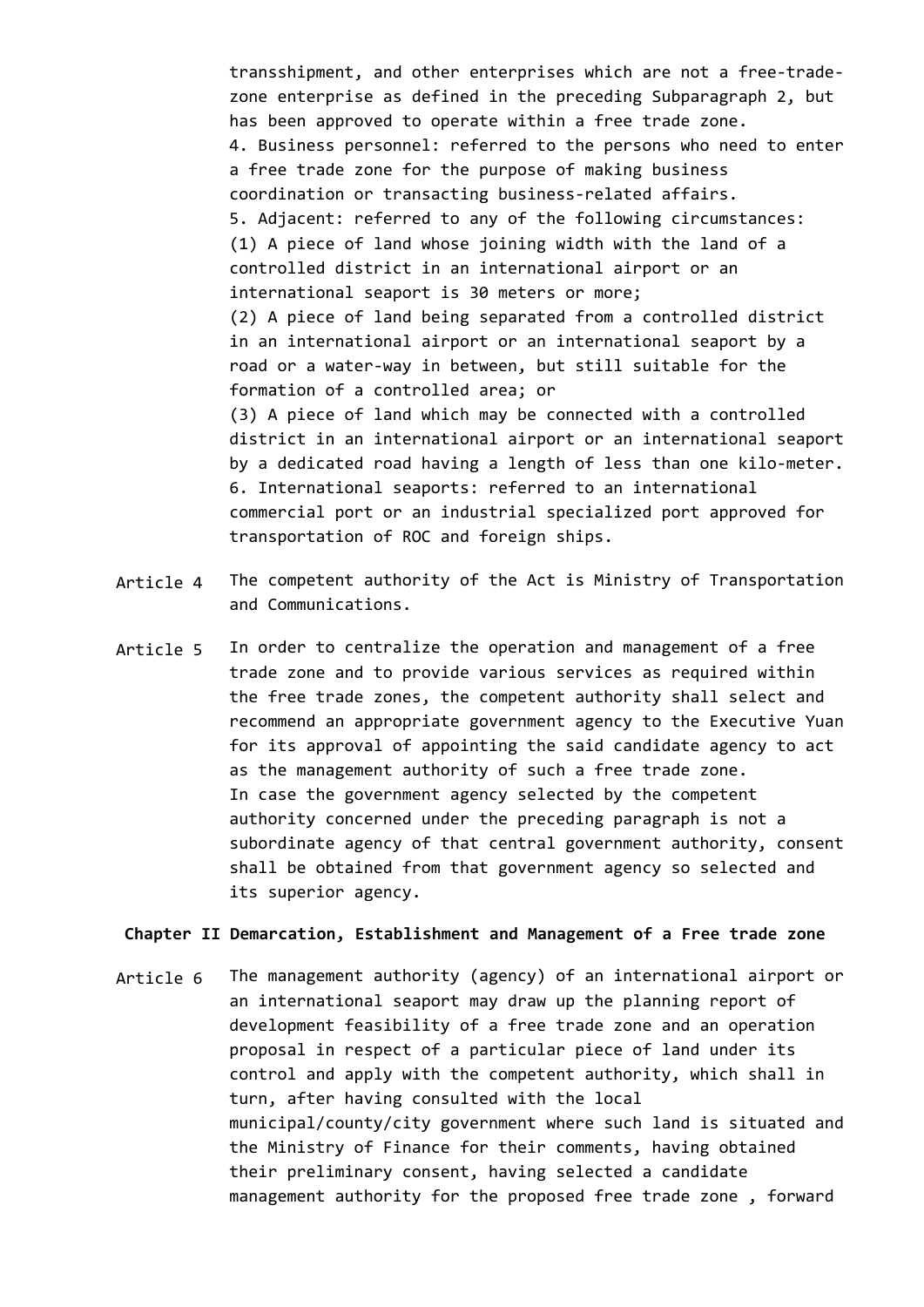the same together with a management proposal to the Executive Yuan for its approval of designating a free trade zone.

Article 7 The management authority, or the owner or user of the public or private land within or outside the controlled district of an international airport or an international seaport, may draw up the planning report of development feasibility of a free trade zone and an operation proposal, and submit the same to the management authority of a free trade zone of said international airport or international seaport for its preliminary review and consent. In addition, the competent authority shall consult with the local municipal/county/city government having the administrative jurisdiction where such land is situated and the Ministry of Finance for their comments and consent, and shall thereafter select a candidate management authority for that proposed free trade zone and forward the same together with a management proposal to the Executive Yuan for its approval of designating a free trade zone.

> In case an application for demarcating and designating the land set forth in the preceding paragraph for an appropriate purpose is required by act, such application shall be filed accordingly prior to the application for the designation of a free trade zone.

> When an application has been filed by the management authority, or the owner or user of the public or private land in the first paragraph in accordance with the procedure set forth in the preceding paragraph, then the respective management authority shall hold a public hearing prior to preliminary review of the said application to obtain public opinions. In case the application fails to satisfy the qualification requirements or conditions for the demarcation and designation of a free trade zone, or difficulties in the management thereof, then the said respective management authority shall not render its consent after its preliminary review.

When applying for demarcation and designation as a free trade zone, the land user referred to in the first paragraph hereinabove shall obtain the written consent from the land owner(s).」

- Article 8 Regulations governing the qualification requirements and conditions for the application for establishing a free trade zone under the provisions set out in the preceding two Articles, the application procedures, the required documents and certificates, and other provisions to be complied with shall be prescribed by the competent authority.
- Article 9 The management authority of a free trade zone shall take charge of the following affairs within the free trade zone:
	- 1. Planning and execution of the activities pertaining to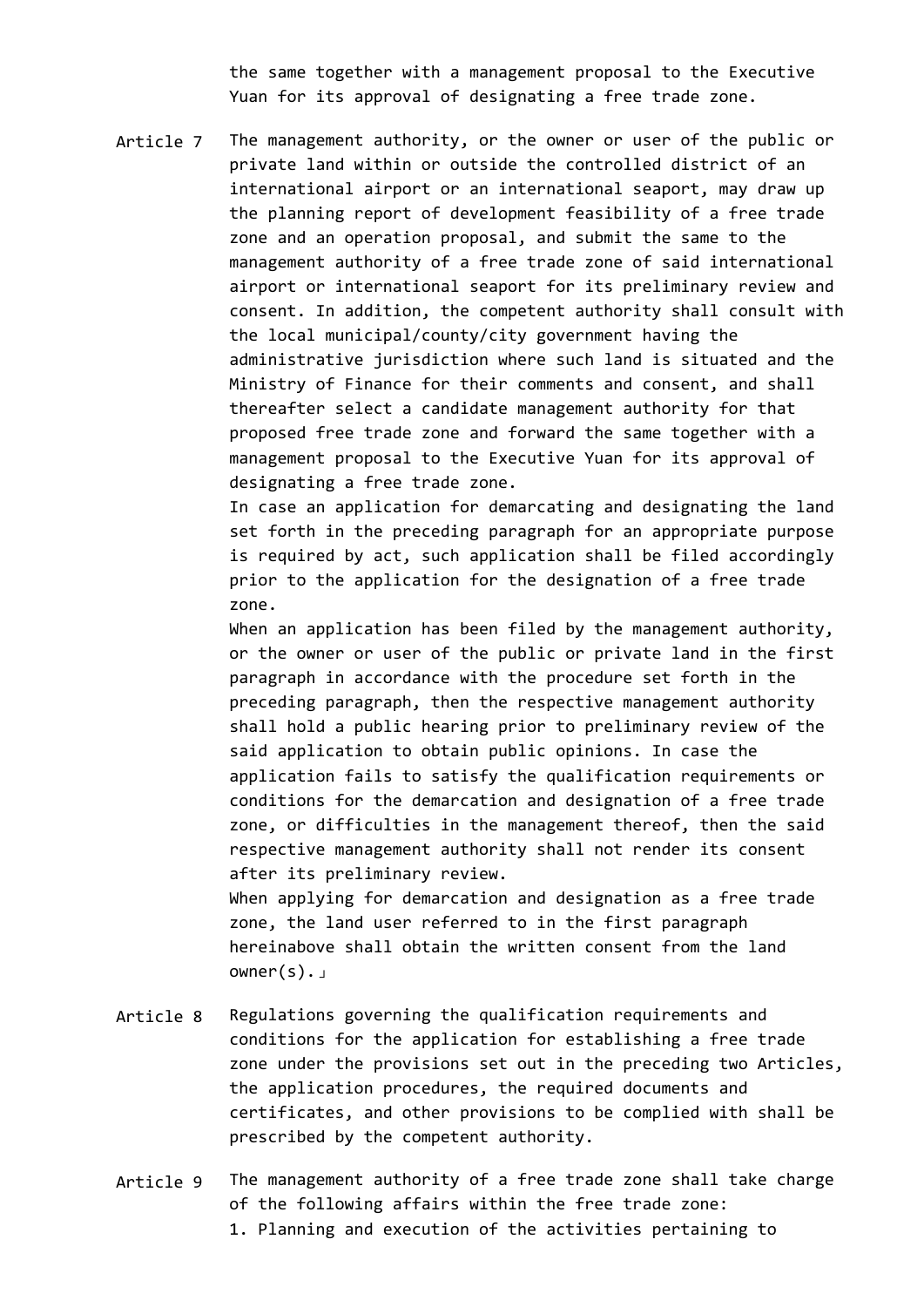management and operation of and security maintenance in the free trade zone;

2. Matters related to examining and approving the applications filed by free-trade-zone enterprises, non-free-trade-zone enterprises for operating in the free trade zone, and annulment thereof;

3. Approving the entry and exit of personnel and goods into and from the free trade zone, and supervising the gate access control and inspection;

4. Forwarding the entry permit applications filed by or for foreign business personnel

5. Forwarding the resident permit extension applications filed by or for foreign nationals serving in free-trade-zone enterprises;

6. Enforcing preventive measures against smuggling;

7. Examining and auditing business operations and financial conditions;

8. Providing operation-related assistance and services to freetrade-zone enterprises and non-free-trade-zone enterprises;

9. Planning, promoting, implementing, and managing environmental protection activities;

10. Supervising the development of information oriented business operation;

11. Handling the matters as required by applicable acts and regulations, or as instructed by superior authorities;

12. Handling other management-related affairs.

The management authority of a free trade zone shall be eligible for taking charge of the following affairs within the free trade zone only after having been mandated or commissioned by the competent government authority in charge of the relevant endenterprise(s) concerned:

1. Labor-related management activities, labor safety, hygiene and labor inspection;

2. Issuance of industrial or commercial registration certificates and licenses;

3. Issuance of certificate of industrial electric power requirement;

4. Issuance of the employment certificate of foreign or overseas Chinese professional or technical personnel;

5. Issuance of relevant certificates as required for applying tax exemption or deduction benefit;

6. Issuance of commodity export/import endorsements, certificate of country of origin, and re-export certificate; and

7. Land use control and construction administration.

Article 10 The number of domestic employees employed by a free-trade-zone enterprise shall not be lower than 60% of that of its total employees.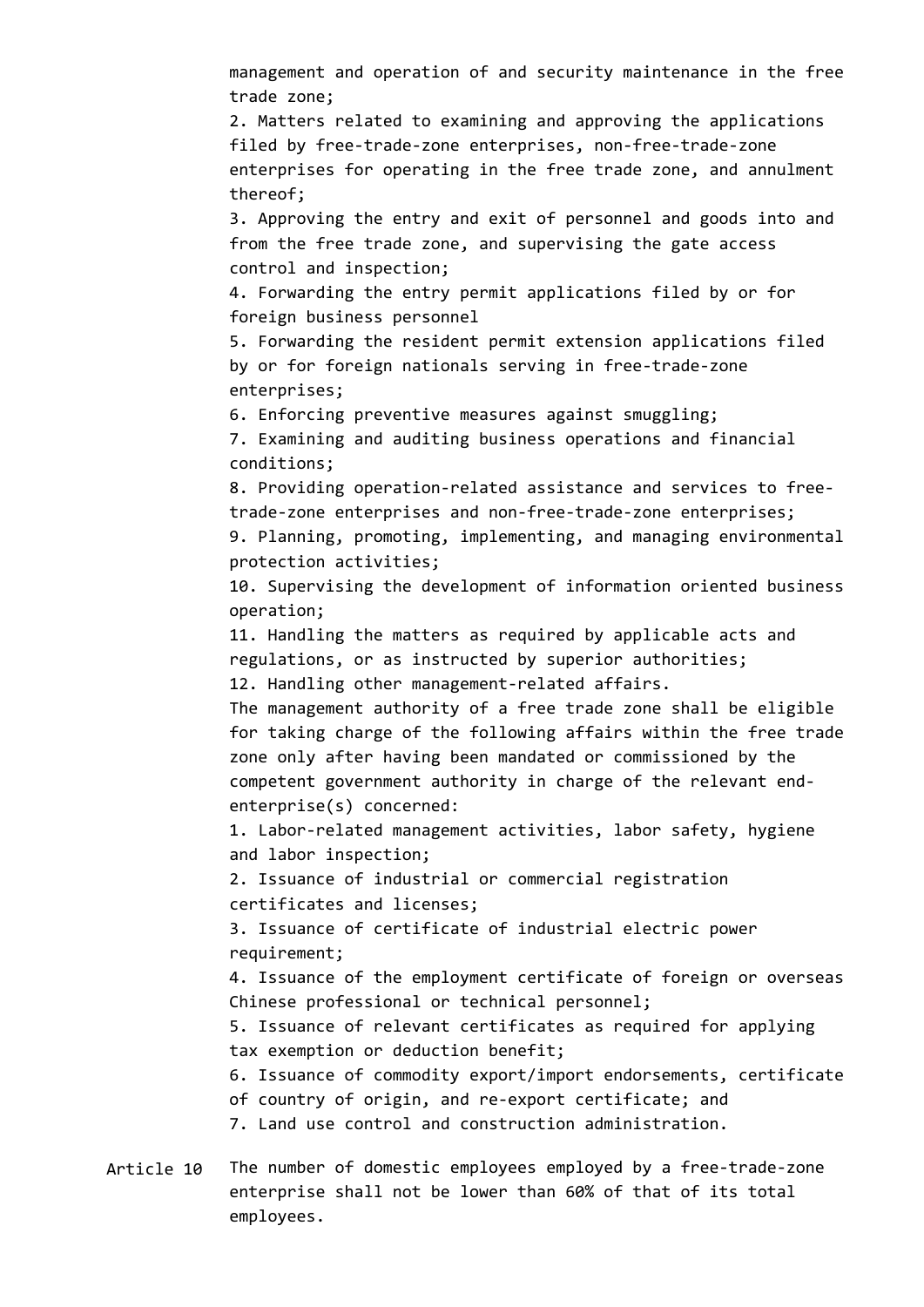Article 11 The salary of a foreign employee of a free-trade-zone enterprise shall be subject to the restriction of the basic salary as set forth in the "Labor Standards Law". 3% of the total employees employed by a free-trade-zone enterprise shall be aborigines. A free-trade-zone enterprise that does not employ enough employees in accordance with the preceding paragraph shall pay the employment contribution in the amount of multiplying the shortfall of the employees with the monthly basic salary to Employment Fund Specialized Account established by central aborigine competent authority on a regular basis. Enterprise with employment exceeding standard ratio specified in paragraph 2 shall be rewarded, while the central aborigine competent authority shall prescribe the reward regulations.

- Article 12 The following activities within a free trade zone shall be transacted and handled by the branch offices set up or the fulltime representatives appointed by the appropriate respective government authorities in charge of the relevant end-enterprise concerned in collaboration with the management authority of that free trade zone:
	- 1. Taxation activities;
	- 2. Customs activities;
	- 3. Quarantine and test activities;
	- 4. Police activities;
	- 5. Financial activities;
	- 6. Electric power and water supply and other public-facilityrelated activities;
	- 7. Post and telecommunication activities; and

8. Other official activities in connection with government agencies.

- Article 13 Any enterprise applying to establish and operate within a free trade zone shall apply to the management authority of the said free trade zone for operation permission by submitting a business operation plan, the written operation procedures in connection with good control, customs clearance, and accounting operations together with relevant required documents. Regulations governing the qualification requirements for the establishment and operation permission in a free trade zone, the type of operational organization, the application procedures, the required documents, various regulations pertaining to business operation and control, accounting transactions, revocation and/or abolishment of permission, and other relevant requirements to be complied with shall be prescribed by the competent authority.
- Article 14 A foreigner may apply with the management authority for the establishment of a holding company specializing in offshore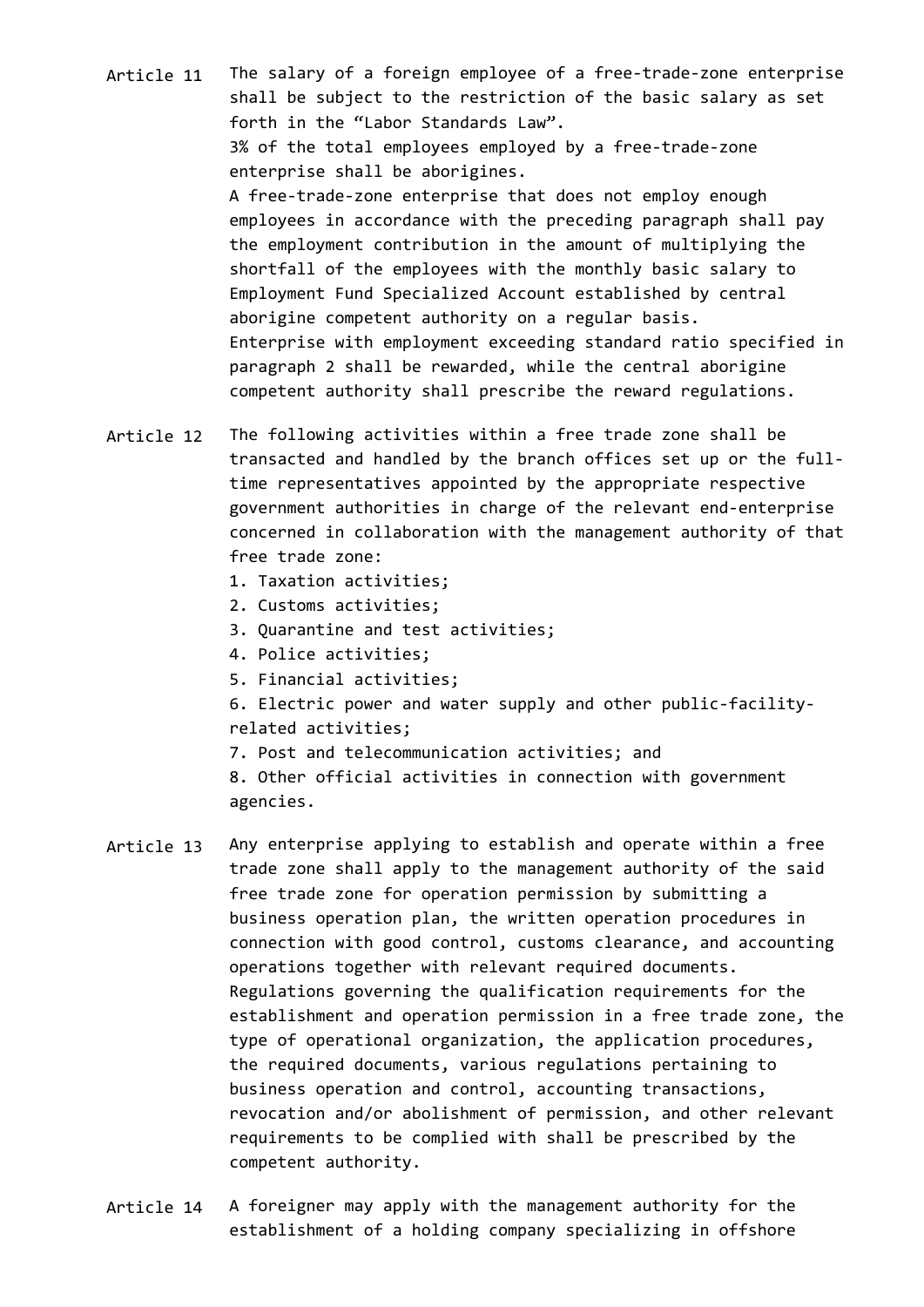investment and the "Statute for Investment by Foreign Nationals" shall not apply thereto.

An offshore banking unit may handle the remittance and exchange and transactions of the foreign currency of the holding company in the preceding paragraph and such relevant regulations as Article 5 of the "Offshore Banking Act" shall apply thereto, provided however that each individual transaction shall not involve any domestic financial, economic, or commercial transaction nor New Taiwan Dollars.

### **Chapter III Free Circulation of Goods**

Article 15 Except for the following goods (products) of which the entry or storage shall require a prior approval from the respective central authorities in charge of relevant end-enterprises concerned or enclose relevant documents as required, all other goods (products) to be entered and stored within a free trade zone by a free-trade-zone enterprise shall be free from the import restrictions set forth in other acts, regulations or orders:

- 1. Contrabands;
- 2. Toxicants, guns and artillery, ammunition, and knives;
- 3. Toxic chemicals;
- 4. Industrial waste;
- 5. Radioactive substances;

6. Animals and plants or the products thereof disqualified by quarantine examination;

7. Protected wild animals and the products thereof;

8. Articles which may cause public hazards or environment pollution during storage;

9. Specific strategy-related high technologic materials and articles exporting to controlled areas; and 10. Other articles (products) as announced by the government authority in charge of the end-enterprises concerned. Each government authority in charge of the end-enterprises concerned shall provide carbon copies to the Customs and competent authority of the Act when announce the goods (products) as set forth in preceding paragraph 10.

Article 16 Except for the following goods (products) of which the export overseas shall require a prior approval from the respective central authorities in charge of relevant end-enterprises concerned, all other goods (products) to be exported from a free trade zone by a free-trade-zone enterprise to other countries shall be free from the export restrictions set forth in other acts, regulations or orders:

- 1. Industrial waste
- 2. Strategy-related high technologic materials and articles
- 3. Rough diamond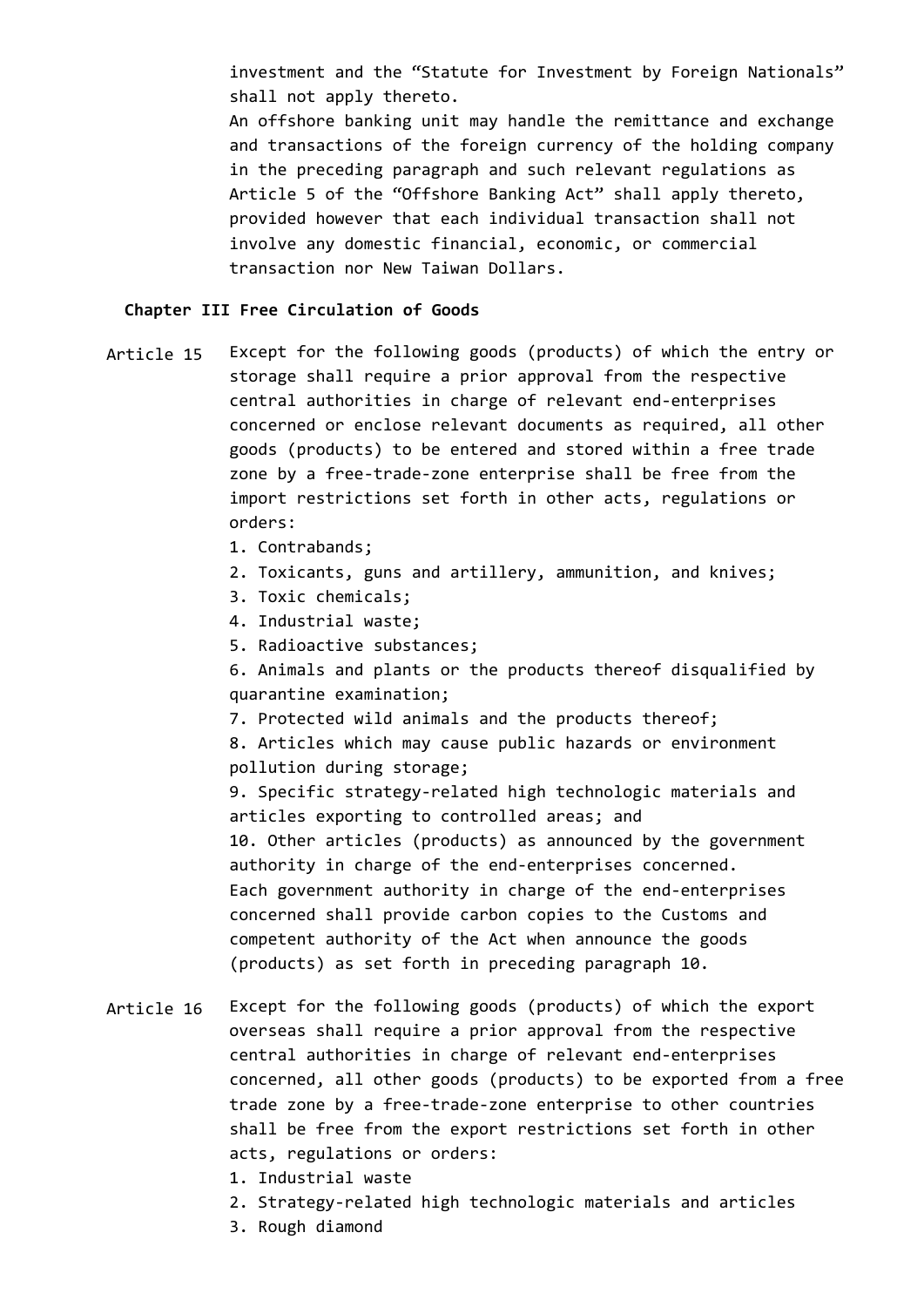4. Controlled drug

5. Species or products specified in annex of Washington Accord 6. Specific fish managed under international fishery organizations.

7. Laser video, video and audio disk, digital video and audio disk or other audio-visual writings recorded.

- 8. Toxic chemicals.
- 9. Semiconductor wafer manufacturing equipment
- 10. Conservative wild animals or products

11. Derivatives from fully halogenated Fluorine and Chlorine 12. Other articles (products) as announced by the government authority in charge of the end-enterprises concerned. Each government authority in charge of the end-enterprises concerned shall provide carbon copies to the Customs and competent authority of the Act when announce the goods (products) as set forth in preceding paragraph 12.

Article 17 For the foreign goods to be entered in and stored within a free trade zone, and the goods to be output or transshipped from one free trade zone to another, the free-trade-zone enterprise concerned shall report to the customs, and may input and output such goods only after having received from the customs a computer record of the input/output thereof. When goods are transported from a free trade zone to a tax area or a bonded area, or when goods are transported from a tax area or a bonded area to a free trade zone, such activities shall be transacted in accordance with the regulations governing import and export of goods, and shall be declared to the customs for customs clearance.

> Where the free-trade-zone enterprise has been declared to the customs before the delivery of goods, the goods may be made available for trading and free circulation within the free trade zone.

The declaration or customs clearance as referred to in the preceding three paragraphs shall be effected by the free-tradezone enterprises by means of on-line computer operation or electronic data transmission operation with the customs. The declaration or customs clearance of free-trade-zone enterprises may adopt consolidated monthly customs clearance declaration upon approval of the Customs.

Regulations governing the storage, sorting, processing, manufacture and exhibition of goods; customs declaration and clearance, consolidated monthly customs clearance declaration, autonomous management and control, check and inventory of the goods; application for payment of import duty on credit; circulation of goods; and other regulations to be complied with by free-trade-zone enterprises are shall be prescribed by the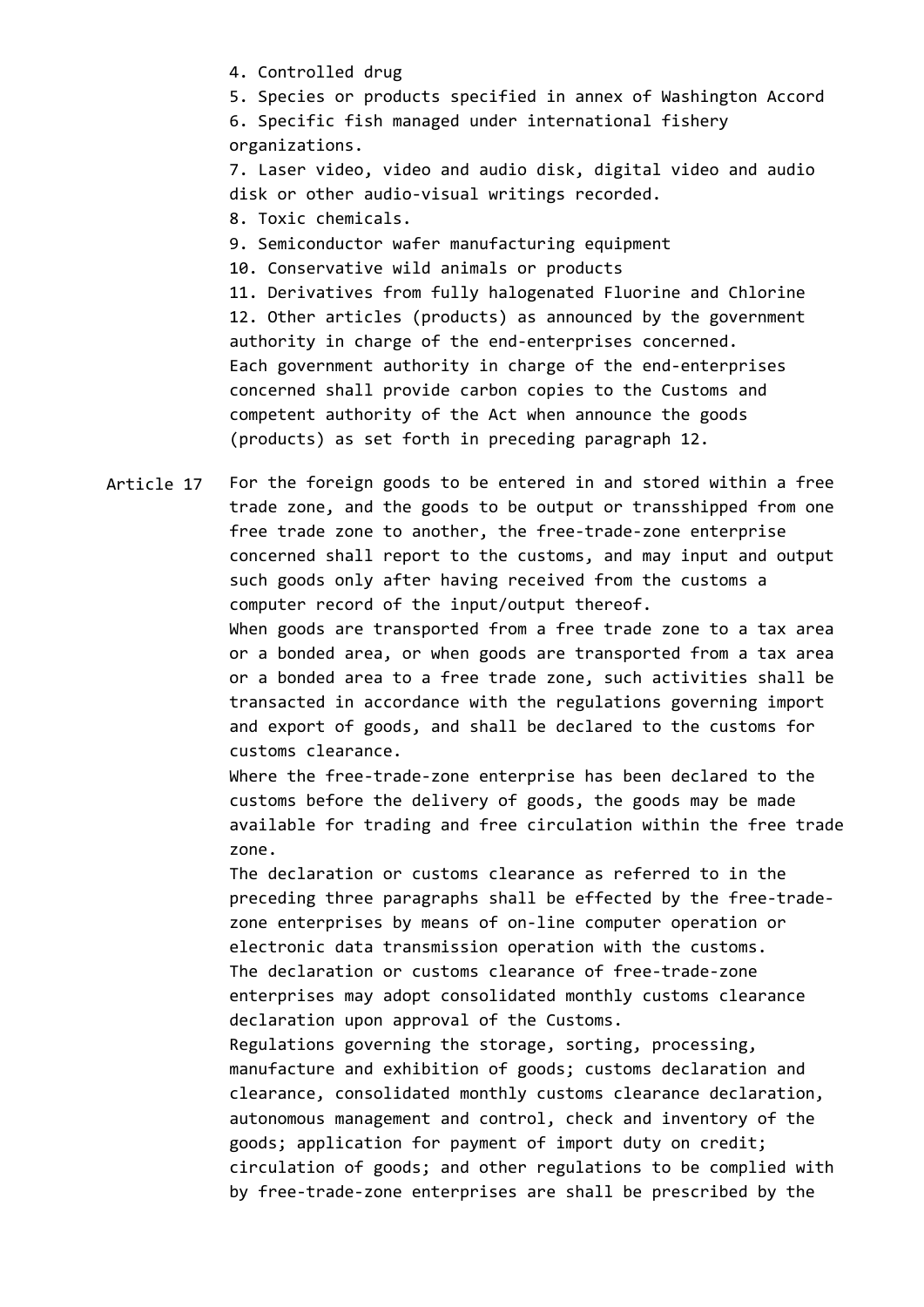Ministry of Finance through consultation with relevant government authorities.

#### **Chapter IV Autonomous Management of Free-trade-zone enterprises**

- Article 18 A free-trade-zone enterprise shall implement such autonomous goods management as goods as goods control and management, online customs clearance, and accounting activities. In handling the storage, release, sorting, processing, manufacturing, or theft of goods, and/or damages, the freetrade-zone enterprise shall, in accordance with the nature of the operation involved, perform autonomous management on the booking, de-booking, destruction after verification, de-booking after payment of tax on credit, assessment and exemption of tax, and other account-related transactions. With respect to the control and management of the goods, the free-trade-zone enterprise, the relevant warehouses within the free trade zone, and the gate-guards of the free trade zone shall, in accordance with the nature of circulation of the goods concerned, perform autonomous management on electronic data transmission, data keeping, storage and release of goods, change reporting, and other goods control related matters and activities.
- Article 19 The customs office may team up a combined audit taskforce to conduct inspection of the autonomous management being performed by a free-trade-zone enterprise in respect of its goods control and management, on-line computerized customs clearance, and other account-related operations, and may also conduct physical inventory of the goods involved, to which the free-trade-zone enterprise shall not evade, hinder or refuse.
- Article 20 A free-trade-zone enterprise shall, conduct an annual stockcheck of the inventory in each year, and shall, within one month after completion of the check, submit to the customs for record the inventory list and the settlement statement. The foregoing deadline may be extended for an additional month when necessary upon an extension application filed prior to the expiration of the deadline. If the result of the check of the inventory either in accordance with the provisions of the preceding paragraph by the freetrade-zone enterprise reveals that the quantity of the goods is more than the booked, the make up quantity shall be entered into

the book, while an application shall be filed with the customs for payment of the duty on credit is less than that booked.

# **Chapter V Taxation Measures**

Article 21 Goods to be transported overseas into a free trade zone by a free-trade-zone enterprise for its operations shall be exempted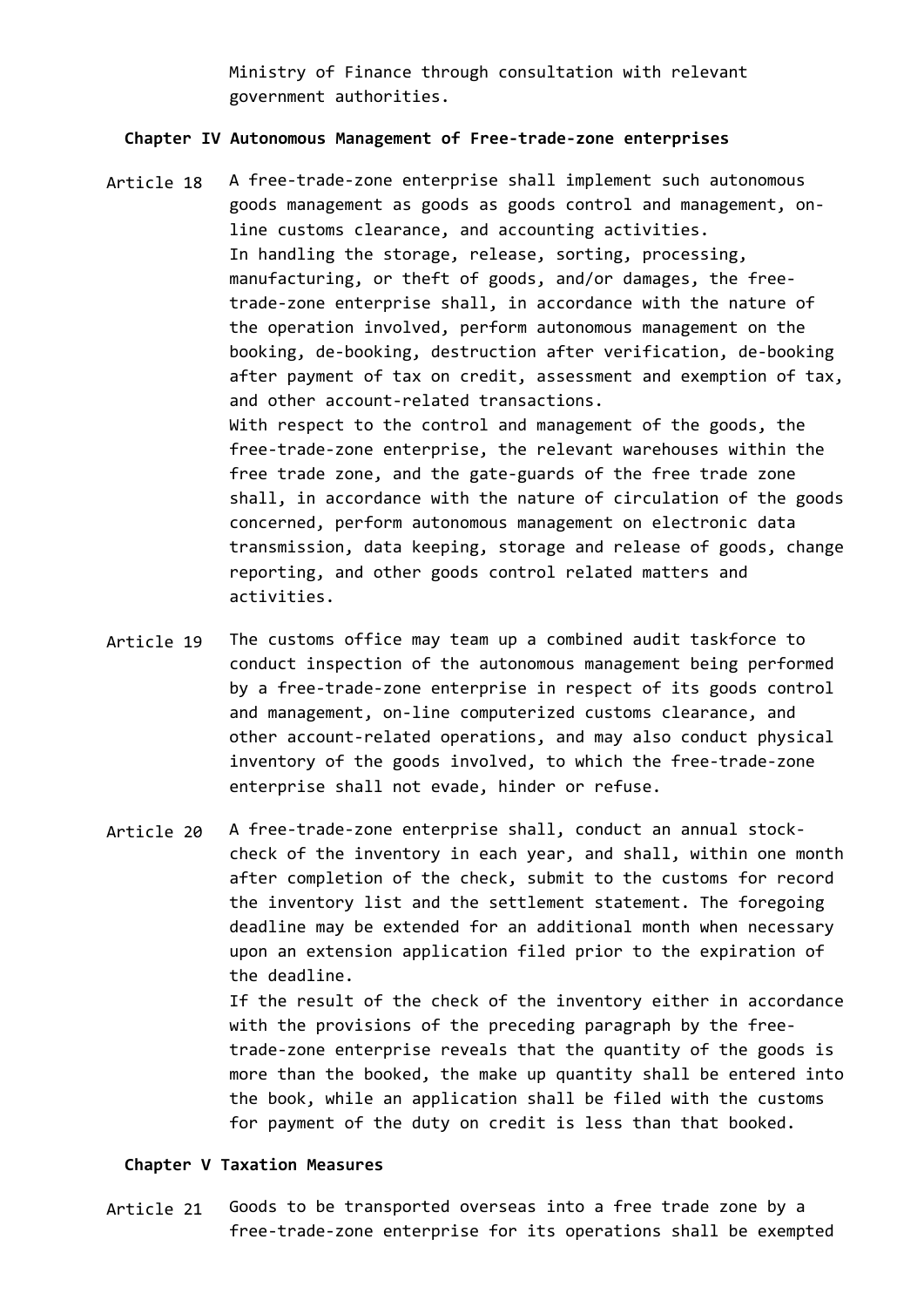from customs duty, commodity tax, business tax, tobacco and wine tax, public health and welfare dues on tobacco products, trade promotion service fees, and harbor service dues. Machineries and equipment to be transported overseas into a free trade zone by a free-trade-zone enterprise for its own use shall be exempted from customs duty, commodity tax, business tax, trade promotion service fees, and harbor service dues provided, however, that if the same are transported to a tax area within five (5) years after their entry into the free trade zone, supplemental assessment of relevant taxes and dues shall be imposed in accordance with the acts and regulations applicable to import of goods.

No tax exemption, bonding, tax crediting, or tax depositing procedure is required for those exempted from tax in accordance with the preceding two paragraphs.

Those involved in the application to operate a free-trade-zone enterprise and obtain the operation permit shall apply to the rules in the preceding two paragraphs during the pre-operation period.

- Article 22 The goods delivered to other countries or bonded areas and the goods delivered from a tax or bonded area into free trade zone by free-trade-zone enterprise are free from trade promotion service charges in accordance with Trade Law.
- Article 23 Goods to be transported from a free trade zone to a tax area by a free-trade-zone enterprise shall be subject to the assessment and levy of customs duty, commodity tax, business tax, tobacco and wine tax, public health and welfare dues on tobacco products, trade promotion service fees, and harbor service dues in accordance with relevant acts and regulations applicable to import of goods; provided, however, that the customs value shall be evaluated on the products processed, manufactured, reworked, simple processed, examined or tested within a free trade zone based on the price of configuration of such products at the time of output from the free trade zone after the added value thereof accruing within the free trade zone is deducted. Services to be rendered or sold to a tax area by a free-tradezone enterprise shall be subject to assessment or levy of business tax in accordance with the act.
- Article 24 Goods for operation and machinery and equipment to be transported from a tax area to a free trade zone by a freetrade-zone enterprise shall be considered export that may apply for tax reduction, exemption or returning customs duties tobacco and wine tax, and public health and welfare dues on tobacco products in accordance with relevant acts and regulations. Duty-paid imported goods or non-bonded domestic goods to be transported from tax area into a free trade zone by a free-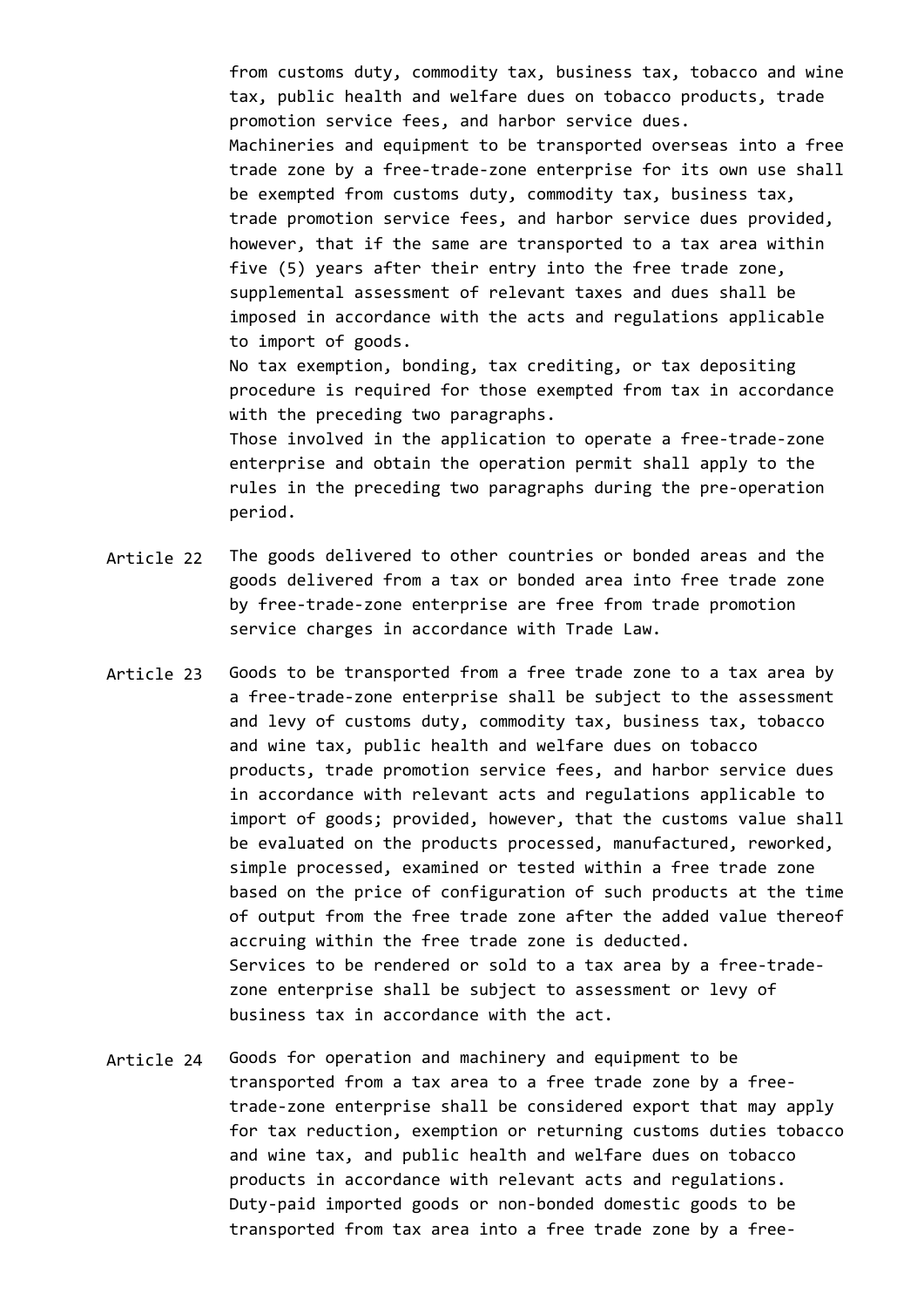trade-zone enterprise for its operations shall be exempted from customs duty if said goods are transported back to a tax area within five years from the next day of transportation. However, where there is tax free or bonded goods added to said goods, then the additional tax or bonded goods are subject to custom duty and relevant taxes.

For goods and private use machinery and equipment set forth in preceding two paragraphs with tax reduction, exemption or return transported back to a tax area, the supplemental payment of the duty and taxes shall be paid in accordance with original tax reduced, exempted or returned.

Those involved in the application to operate a free-trade-zone enterprise and obtain the operation permit shall follow rules in the first and preceding paragraphs for private machineries and equipment transported from duty-levying areas during preoperation period.

Article 25 Where any duty/tax free goods, machinery or equipment of a freetrade-zone enterprise needs to be transported to a tax area for repair, test, inspection, and/or commissioned processing, with prior approval of the customs office, the tax bonding may be exempted from provided that if the same are returned to the free trade zone within six (6) months since the approval, the case shall be closed. If the same is not returned upon expiration of the six-month deadline, it shall be declared to the customs office for supplemental payment of the duty and taxes. Under a special circumstance as approved by the customs via application, the goods transported to a tax area as referred to in the preceding paragraph may be exported directly without having to be returned to the said free trade zone, and the pending case may thereafter be closed accordingly. In case of the extension of the deadline to return to the free trade zone as referred to in the first paragraph, an application shall be filed with the customs office elaborating the causes in writing along with supporting documents and certificates; provided, however, that the extension is subject to a limit of six (6) months. The goods to be transported from a free trade zone to a tax area for exhibition by a free-trade-zone enterprise shall apply to

Article 26 Where tax-free goods are transported out of a free trade zone to a processing contractor located in a tax area in accordance with the provisions of the preceding Article, such goods shall be limited to those which are not prohibited. Except for one of any following circumstances, the imported raw materials used in the processing operation performed by the processing contractor located in the tax area as set forth in

the regulations set forth in preceding three paragraphs.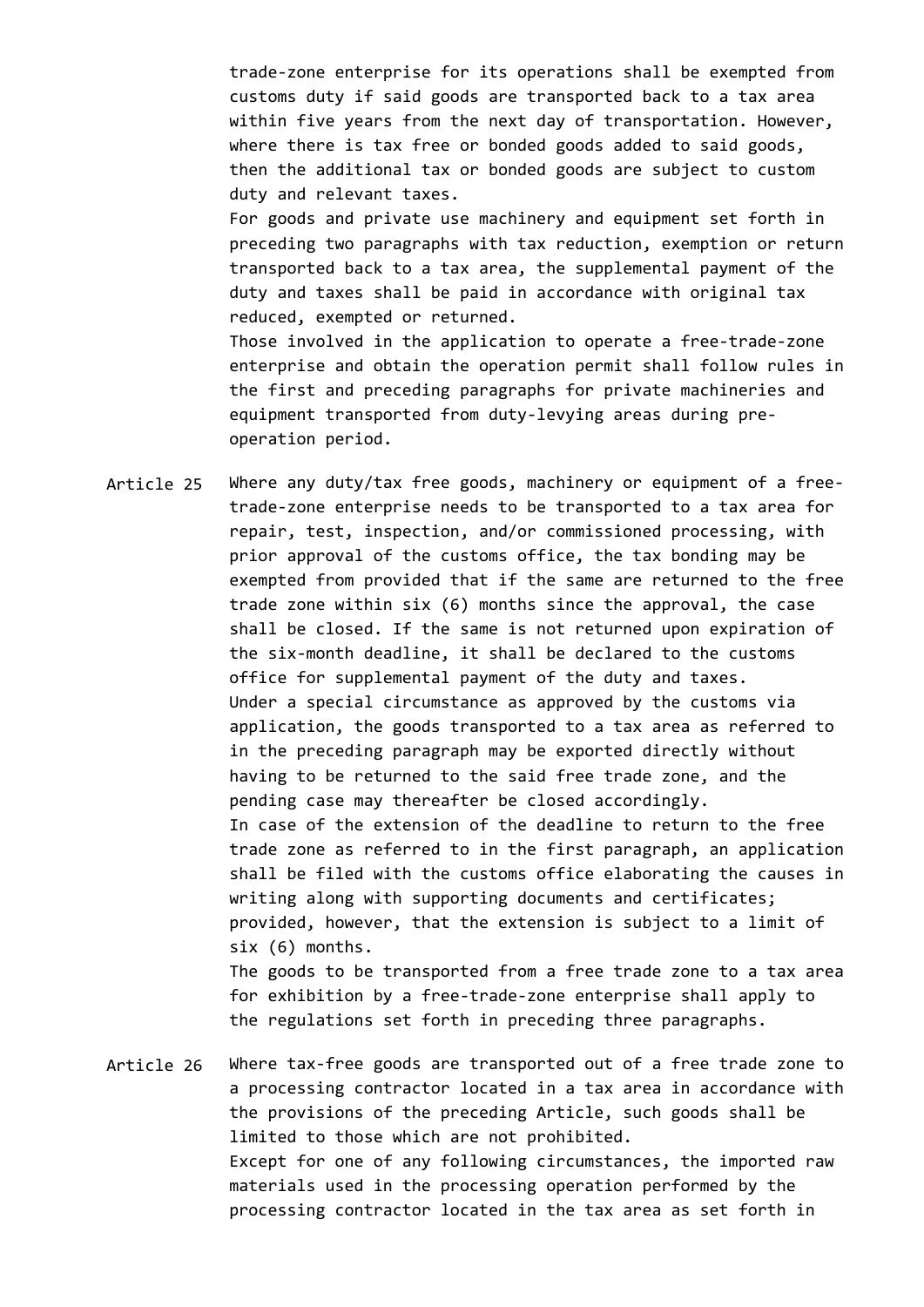the preceding paragraph may apply for duty drawback in accordance with The Regulations Governing Offsetting or Refund of Duties and Taxes on the Raw Materials of Export Products: 1. The duty refund is cancelled by announcement of Ministry of Finance.

2. The ratio refundable custom duties for the raw materials to FOB price is less than the rate or amount prescribed by Ministry of Finance.

Where any goods, machinery or equipment of a free-trade-zone enterprise needs to be transported to a tax area for repair, test, inspection, and/or commissioned processing, due to commission of free-trade-zone enterprise or foreign enterprise, agency, group or organization accepted by tax area enterprise are shipped back to free trade zone after completion of work, the business tax rate applicable for said labor income shall be zero.

- Article 27 Goods to be transported to a bonded area from a free trade zone by a free-trade-zone enterprise shall be exempted from relevant duties and taxes in accordance with the relevant acts and regulations applicable to bonded goods.
- Article 28 The business tax rate for following goods or labor shall be zero:

1. The goods and private use machinery or equipment sold by enterprise(s) in tax area or bonded area to free-trade-zone enterprises for operation.

2. The goods stored in free-trade-zone enterprise for export by sales from bonded area enterprise(s) to exporting company. 3. The goods stored in free-trade-zone enterprise for export by sales from tax area enterprise(s) to bonded area enterprise(s). 4. The labors for operation sold from enterprise(s) in tax area or bonded area to free-trade-zone enterprise(s). For the goods or services to be sold by a free-trade-zone enterprise or by a foreign enterprise, agency, entity or organization to another free-trade-zone enterprise in the same free trade zones, or to the free-trade-zone enterprise(s) in another free trade zone, or to foreign customers, or to the enterprises in another bonded area, or to an exporter for direct export or storage in a bonded warehouse or a logistics center for exporting, instead of shipping the same to any tax area, the business tax rate applicable thereto shall be zero.

Article 29 Profit-seeking enterprises, which engage only in preliminary or auxiliary business activities in the Republic of China (ROC) by the enterprises themselves or delegate free-trade-zone (FTZ) enterprises to purchase, import, store, or deliver products in FTZs, and are reviewed and approved by the FTZ management authority shall be exempted from profit-seeking enterprise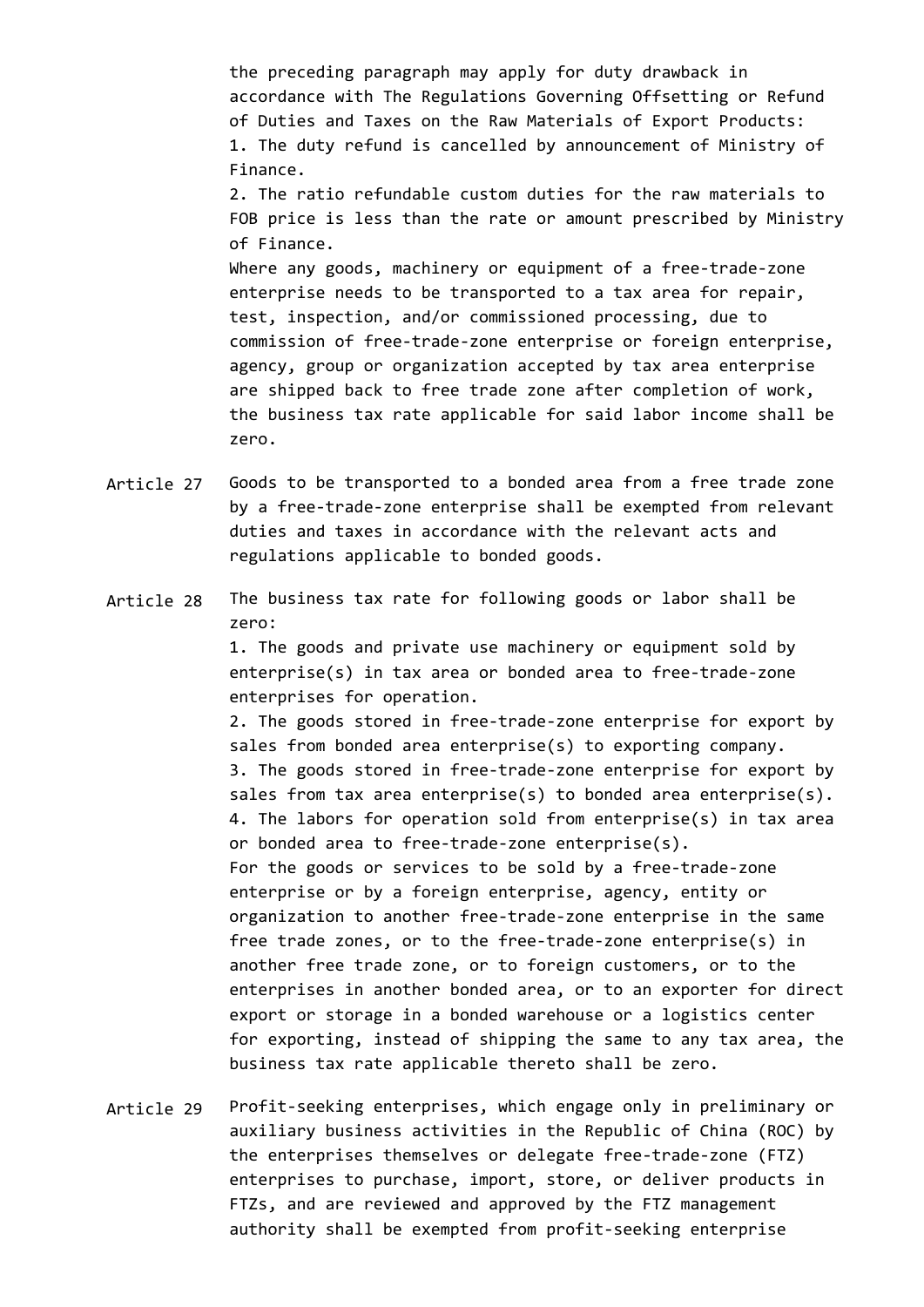income tax on the income from selling such products. When profit-seeking enterprises from foreign countries, mainland China, Hong Kong, or Macau without a fixed place of business in the ROC purvey commodities certified by a recognized international metal futures exchange and ratified by the authority (MOTC), or the commodities of the same tariff number as those described above, and when the commodities are stored in places of FTZ enterprises approved by the FTZ management authority, the income from sales to domestic and/or overseas customers shall be exempted from profit-seeking enterprise income tax without the need to apply for such tax exemption, and the enterprises are exempted from filing an income tax return for such income in accordance with the Income Tax Act. The regulations governing the scope of preliminary or auxiliary business activities, purchase, import, storage, or delivery of products, the approved application period as stipulated in paragraph 1; the application scope and specific conditions, authorized and approval authorities as stipulated in paragraph 2; as well as application procedures, approval, abolishment and other relevant requirements specified in both the preceding two paragraphs shall be prescribed by the competent authority (MOTC) in consultation with the Ministry of Finance.

The profit-seeking enterprise income tax exemption stipulated in paragraph 1 and paragraph 2 shall remain in effect until 31st December 2042.

Paragraph 1 to paragraph 3 promulgated on 28th December 2018 shall enter into force from the profit-seeking enterprise income tax return for the year 2019.

For cases which have been approved in accordance with paragraph 1 prior to the promulgation of this Article on 28th December 2018, the approved application period shall end by 31st December 2021.

For cases which have been applied but not been approved prior to the promulgation of this Article on 28th December 2018, the income tax exemption for the year 2018 and the previous years shall be applicable to paragraph 1 prior to the promulgation; the income tax exemption for the year 2019 and following years shall be applicable to paragraph 1 after the promulgation.

Article 30 Where the goods shipped into a free trade zone by a free-tradezone enterprise originally for its business operation are used for a non-operation purpose, it shall declare in advance to the customs office or any appropriate authority for making supplemental payment of the customs duties, commodity tax, business tax, tobacco and wine tax, public health and welfare dues on tobacco products, trade promotion service fees, and harbor service dues.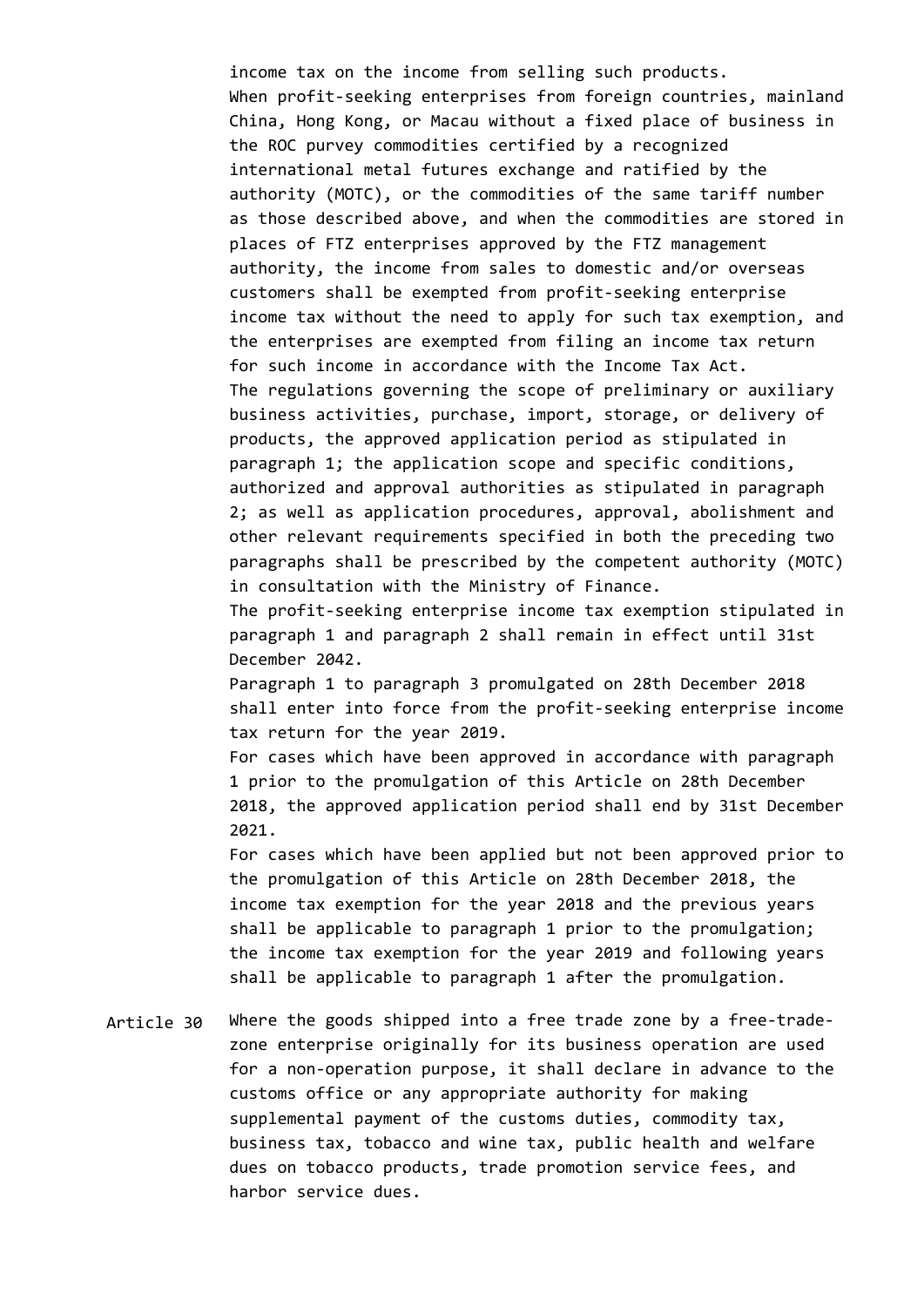- Article 31 For a free-trade-zone enterprise whose business is closed upon the approval of the management authority of the free trade zone, or whose operation permit has been annulled or revoked, in case of any shortfall of its machineries, equipment and goods after stock check, the said free-trade-zone enterprise shall make supplemental payment of the customs duties, commodity tax, business tax, tobacco and wine tax, public health and welfare dues on tobacco products, trade promotion service fees, and harbor service dues leviable thereon . Those involved in the application to operate a free-trade-zone enterprise and obtain the operation permit shall make supplemental payment of the deducted customs duties, commodity tax, business tax, trade promotion service fees and harbor service dues leviable thereon during pre-operation period if operation permit has been annulled or revoked by the management authority of the free trade zone. The private machineries imported from foreign countries and re-exported equipment are not subjected to the restrictions within six-month period starting from the next day as operation permit has been annulled or revoked . Those private machineries and equipment shall be supervised by the management authority of the free trade zone prior to making
- Article 32 A bank may, in accordance with the Offshore Banking Act, apply by its heard office with the government authority in charge of the end-enterprises concerned for permits of establishing an offshore banking unit with separate accounts within the free trade zone to conduct offshore banking business.

supplemental duties or re-exporting.

- Article 33 Financial institutions may, in accordance with the "Banking Law of the Republic of China," Article 44 of the "Securities and Exchange Law", "Statute Governing Foreign Exchange", and the "Central Bank of China Act", apply with the government authority in charge of the end-enterprise concerned for the establishment of a branch office within the free trade zone to conduct foreign exchange business upon the approval and designation of the Central Bank.
- Article 34 An offshore banking unit may handle the business related to the letter of credit in foreign currency, advice, negotiation, import and export collection, foreign currency exchange and remittance, and foreign currency transactions of the free-tradezone enterprises and shall be subject to such relevant rules as Article 5 of the "Offshore Banking Act," provided however that each individual transaction shall not involve any domestic financial, economic, or commercial transaction nor New Taiwan Dollars.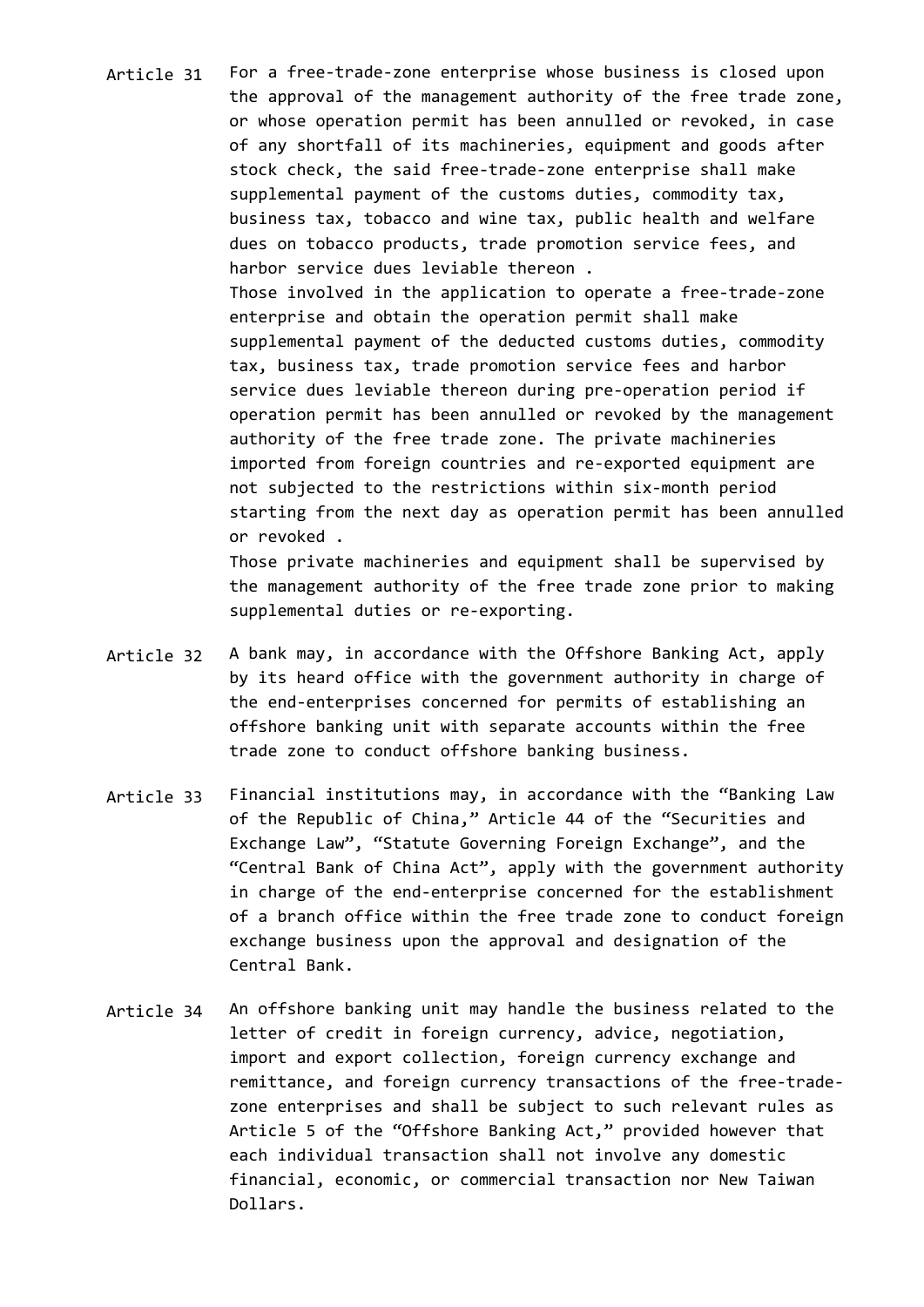## **Chapter VI Entry and Departure Permission and Free trade zone Access Permit**

- Article 35 Any foreign business personnel who has been permitted after the application by a free-trade-zone enterprise on his behalf filed to and forwarded by the management authority of the free trade zone may apply for the entry visa upon his arrival in the Republic of China. Business personnel from Mainland China, Hong Kong or Macao may apply for entry into the free trade zone to conduct business activities in accordance with relevant acts and regulations concerning the cross-strait relationship. Regulations thereof shall be prescribed otherwise.
- Article 36 Except for the necessary administrative personnel, security guards, on-duty personnel of free-trade-zone enterprises in the same free trade zone, business personnel entered in the free trade zone, and other personnel who have good cause and have been approved by the management authority of the free trade zone, no other person may be allowed to reside therein. Each free-trade-zone enterprise in a free trade zone shall submit a roster of its employees and their photos for applying the long-term access permit or pass with the management authority of the free trade zone. Other personnel may apply for a temporary access permit or pass to the management authority of that free trade zone for entry.

Personnel, vehicles and goods entering and/or departing a free trade zone shall be allowed for entry and departure at the location designated by the management authority with the relevant access clearance papers, and necessary check or inspection shall be conducted thereon.

Regulations governing the application of entry, departure and the qualification of permit application procedure, appended documents, annulment, revocation or other items to be obeyed by inhabitation of personnel, vehicle, and articles and relevant matters set forth in the preceding three paragraphs shall be prescribed by the competent authority.

#### **Chapter VII Penal Provisions**

Article 37 Where a free-trade-zone enterprise transports and stores goods in violation of the provisions set forth in paragraph 1 of Article 15 of this Act, the customs office may impose a fine in an amount of no less than New Taiwan Dollar Thirty Thousand (NTD 30,000) but no more than New Taiwan Dollar Three Hundred Thousand (NTD 300,000), and in addition thereto, may order it to transport such goods out of the free trade zone within a period of 30 days, or confiscate such goods. Failure to transport the goods within the time limit hereinabove fixed shall be subject to punishment by the customs upon each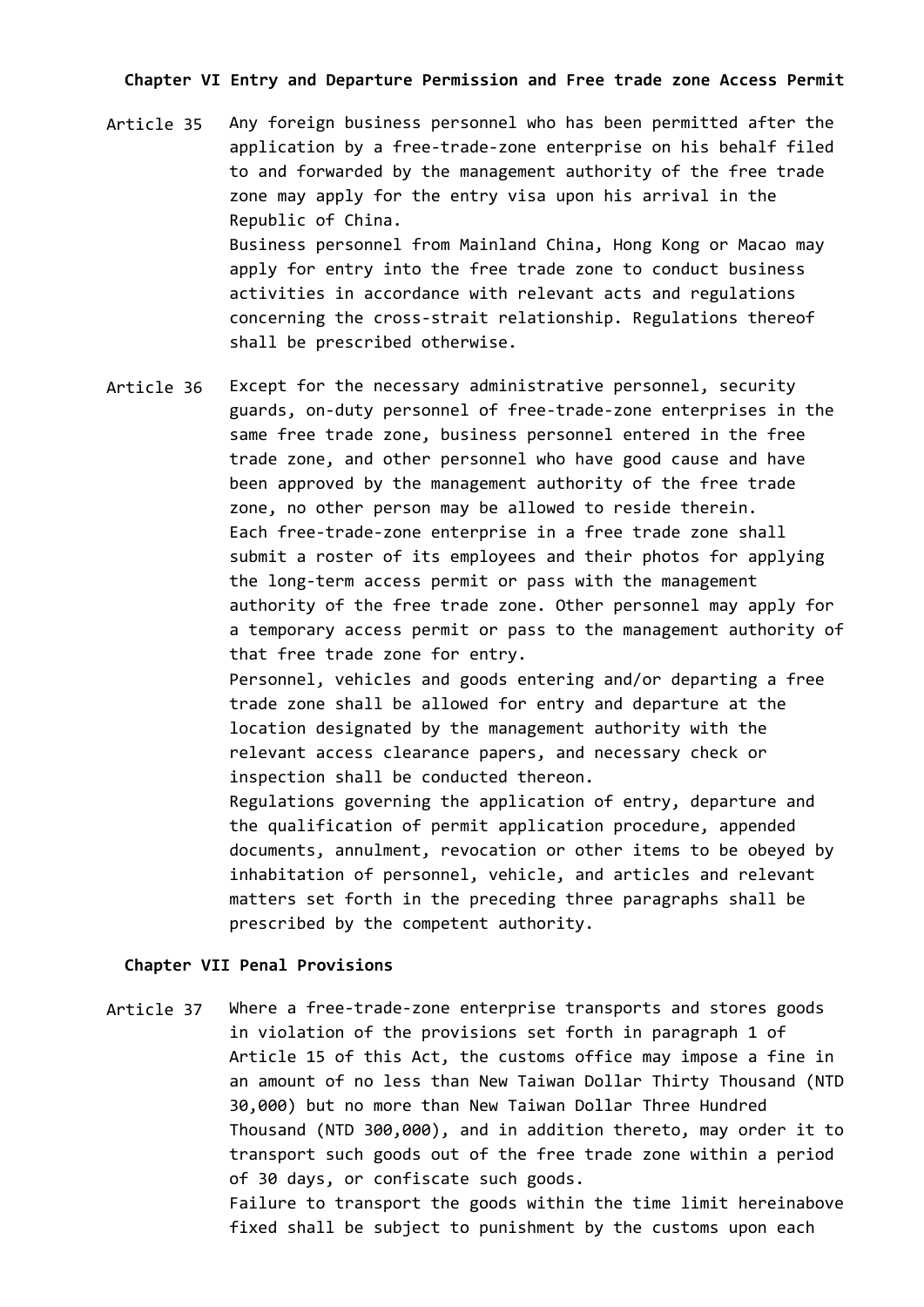successive violation. If the goods at issue are still not transported out after three successive punishments, the customs may suspend the free-trade-zone enterprise from transporting and storing any goods for a period of no more than six (6) months, or advise the management authority of that free trade zone to annul its operation permit. Where a free-trade-zone enterprise violates the provisions set forth in paragraph 1 of Article 16 of this Act, the customs office may impose a fine in an amount of no less than New Taiwan Dollar Thirty Thousand (NTD 30,000) but no more than New Taiwan Dollar Three Hundred Thousand (NTD 300,000). In addition, the customs office suspend the free-trade-zone enterprise from transporting and storing any goods for a period of no more than six (6) months, or advise the management authority of that free trade zone to annul its operation permit in case of material violation.

Article 38 Where a free-trade-zone enterprise is found to have made false or incorrect statement(s) in any report or declaration filed with the customs in accordance with the provisions set forth in paragraphs one or three, Article 17 of this Act, the customs may, each time upon such finding, impose a fine in an amount of no less than New Taiwan Dollar Thirty Thousand (NTD 30,000) but no more than New Taiwan Dollar Three Hundred Thousand (NTD 300,000), and the customs office may, in case of material violation, suspend the said free-trade-zone enterprise from transporting or storing any goods for a period of no more than six (6) months, or advise the management authority of the free trade zone to annul its operation permission. Where a free-trade-zone enterprise is found to have made false or incorrect statement(s) while applying for customs clearance in accordance with the provisions set forth in paragraph 2, Article 17 of this Act, the customs shall punish in accordance with the relevant provisions set forth in the "Customs Preventive Law." Where a free-trade-zone enterprise violates the provisions set forth in paragraph 1 or paragraph 2 of Article 17 of this Act and transport the goods to other free trade zone, tax area or

bonded area without permission, the customs shall punish in accordance with the relevant provisions set forth in the "Customs Preventive Law.".

Article 39 Where a free-trade-zone enterprise is found to have violated the provisions set forth in paragraphs 2 or 3, Article 18 of this Act, the customs may give a warning or impose a fine in an amount of no less than New Taiwan Dollar Thirty Thousand (NTD 30,000) but no more than New Taiwan Dollar Three Hundred Thousand (NTD 300,000), and in addition thereto, may order it to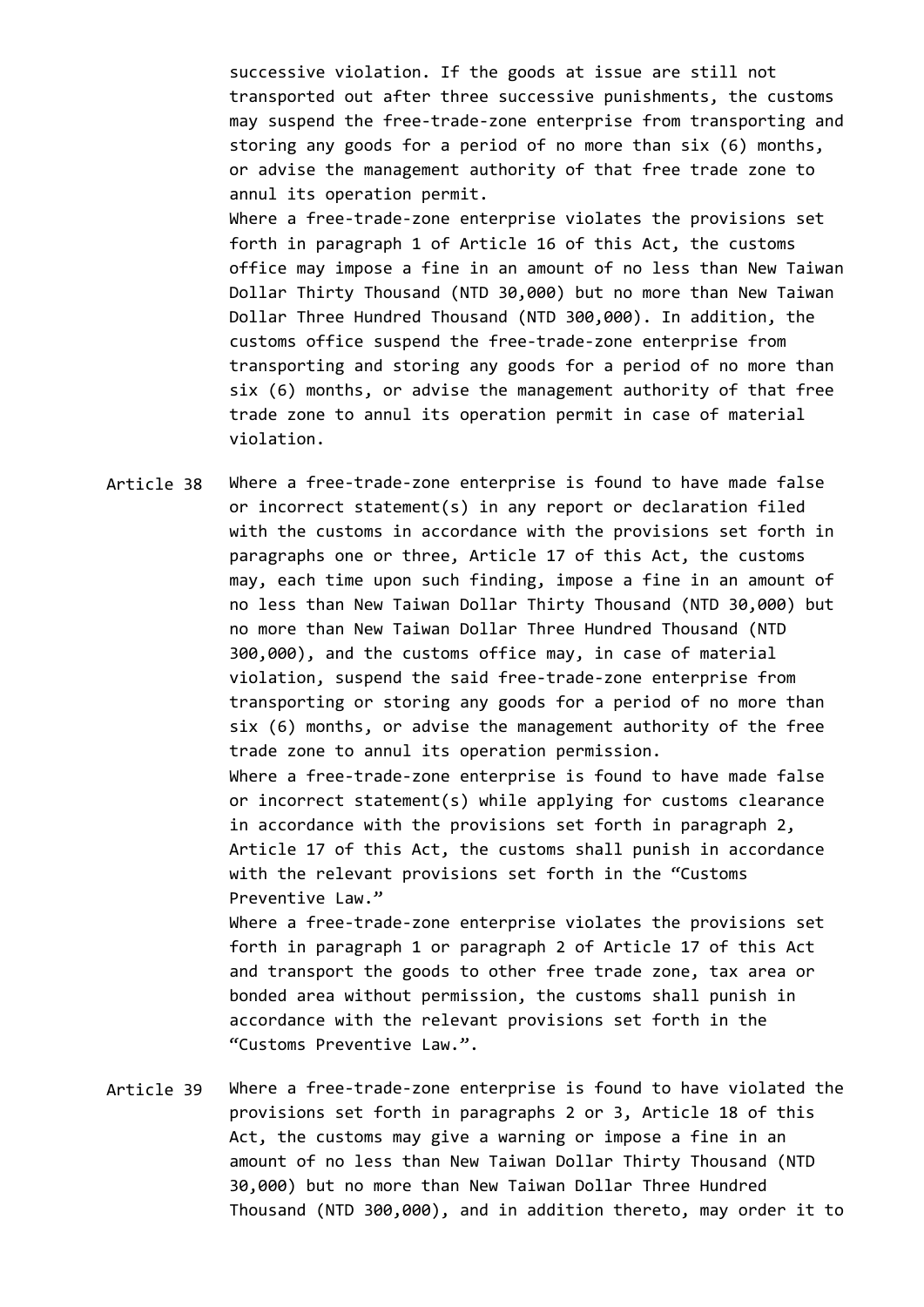make correction within a given time limit. In the absence of any correction upon expiration of the time limit, the punishment may be enforced successively; whereas, if no correction has been made after three successive punishments, the customs may suspend the violating free-trade-zone enterprise from transporting and storing any goods for a period of no more than six (6) months or manage consolidated monthly report, or may advise the management authority of that free trade zone to annul its operation permit.

- Article 40 Where a free-trade-zone enterprise has violated the provisions set forth in Article 19 of this Act, the customs office may impose a fine in an amount of no less than New Taiwan Dollar Thirty Thousand (NTD 30,000) but no more than New Taiwan Dollar Three Hundred Thousand (NTD 300,000), and this punishment may be enforced; upon each violation; in the absence of any correction after three punishments, the management authority of that free trade zone may nullify its operation permit.
- Article 41 Where a free-trade-zone enterprise has violated the provisions set forth in paragraph 1 of Article 20 of this Act regarding the periodical stock-check or submission to the customs for reference, or violated the provisions set forth in paragraph 2 regarding failure to make up the book or make supplemental payment of taxes, the customs office may impose a fine in an amount of no less than New Taiwan Dollar Thirty Thousand (NTD 30,000) but no more than New Taiwan Dollar Three Hundred Thousand (NTD 300,000), and in addition thereto, an ordered to make correction within a given time limit may be issued. In the absence of any correction upon expiration of the time limit, the customs office may suspend its transportation or storage of the management authority of that free trade zone may nullify its operation permit.
- Article 42 In case of any failure to comply with the provisions of Article 30 of this Act, or any shortfall without any cause whatsoever with respect to the stored goods of a free-trade-zone enterprise, in addition to the supplemental payment of the relevant duties and taxes livable on such goods accordingly, the customs may give a warning or impose a fine in an amount of no less than New Taiwan Dollar Thirty Thousand (NTD 30,000) but no more than New Taiwan Dollar Three Hundred Thousand (NTD 300,000), and in addition thereto, may order it to make correction within a given time limit. In the absence of any correction, the punishment may be enforced successively; whereas, if no correction has been made after three successive punishments, the customs may suspend the violating free-tradezone enterprise from transporting and storing any goods for a period no more than six (6) months, or may advise the management authority of that free trade zone to annul its operation permit.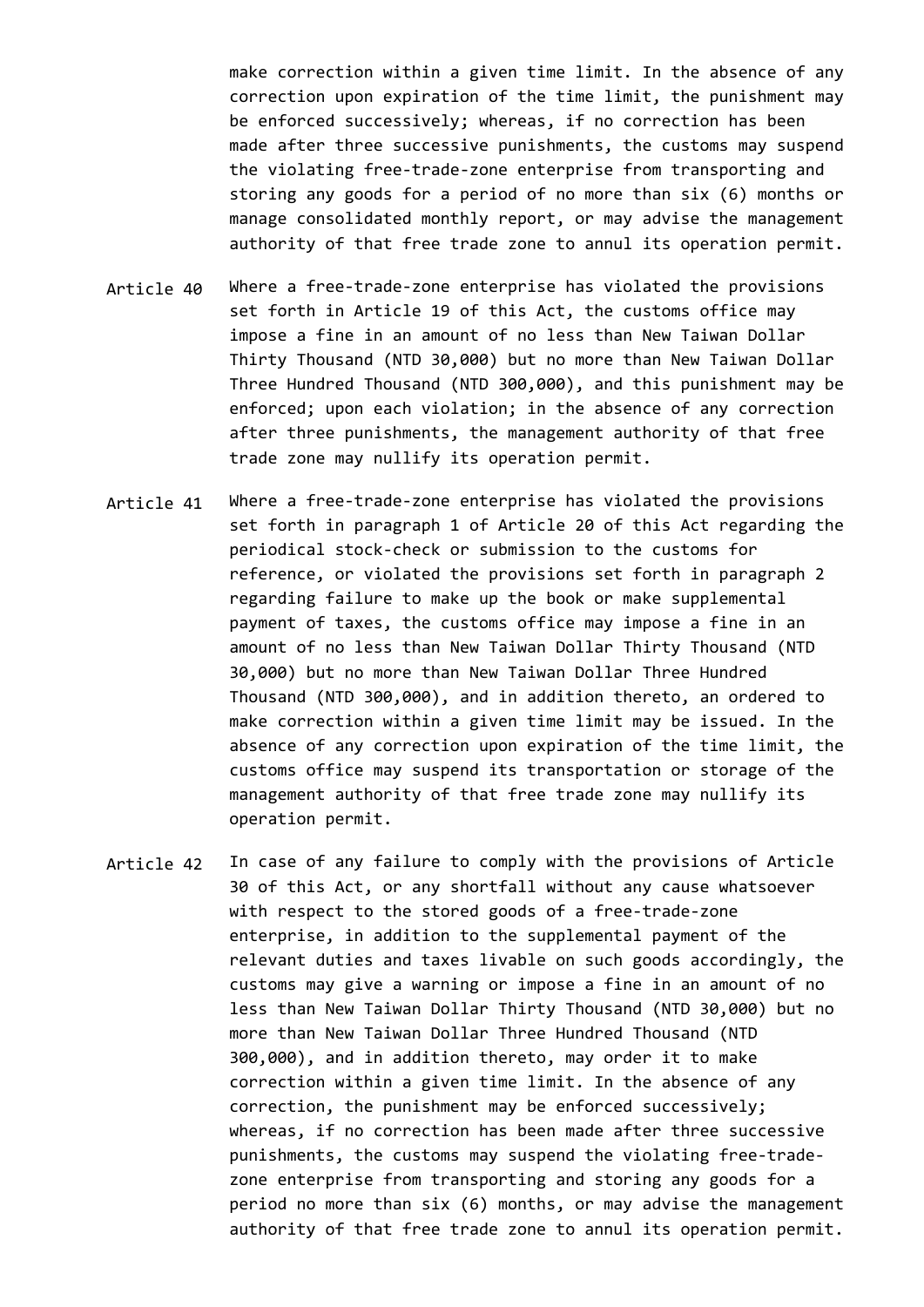Any other violation or tax evasion by a free-trade-zone enterprise shall be handled in accordance with the provisions set forth in the relevant acts.

- Article 43 The free-trade-zone enterprise which has filed the entry permission for foreign business personnel under the provision in paragraph 1 of Article 35 shall guarantee that the said foreign business personnel shall, during his stay in the free trade zone, engage only in the business activities consistent with the approved purpose of his entry. In the event that the foreign business personnel guaranteed by it is found to have conducted any act inconsistent with the approved purpose of his entry during his stay in the free trade zone, the immigration bureau may impose such free-trade-zone enterprise a fine in the amount of no less than New Taiwan Dollar Six Thousand (NTD 6,000) but no more than New Taiwan Dollar Thirty Thousand (NTD30,000) and the same business personnel shall be suspended from filing any application with the management authority of the free trade zone to be forwarded for approval of a visa upon arrival at the ROC through a free-trade-zone enterprise within one year.
- Article 44 Any person entering or departing a free trade zone who has violated the provisions set forth in paragraphs one through three, Article 36 of this Act, the management authority of the free trade zone may impose a fine in an amount of no less than New Taiwan Dollar Six Thousand (NTD 6,000) but no more than New Taiwan Dollar Thirty Thousand (NTD 30,000).

### **Chapter VIII Supplementary Provisions**

- Article 45 In order to maintain the surrounding environment of a free trade zone and the security of its public facilities, and to perform its functional duties as specified in paragraph one, Article 9 of this Act, the management authority of the free trade zone may charge the free-trade-zone enterprises and the non-free-port enterprises for the management fees, processing fees, and service fees. The fee schedule set forth in the preceding paragraph shall be prescribed by the management authority of a free trade zone. In respect of the means of transportation and goods entering and departing a free trade zone, processing fees shall be charged in accordance with Article 101 of the "Customs Act".
- Article 46 This Act shall come into force from the date of its promulgation.

#### Remarks:

1. The Chinese version rules if any contradiction in meaning exists between the Chinese and the English version.